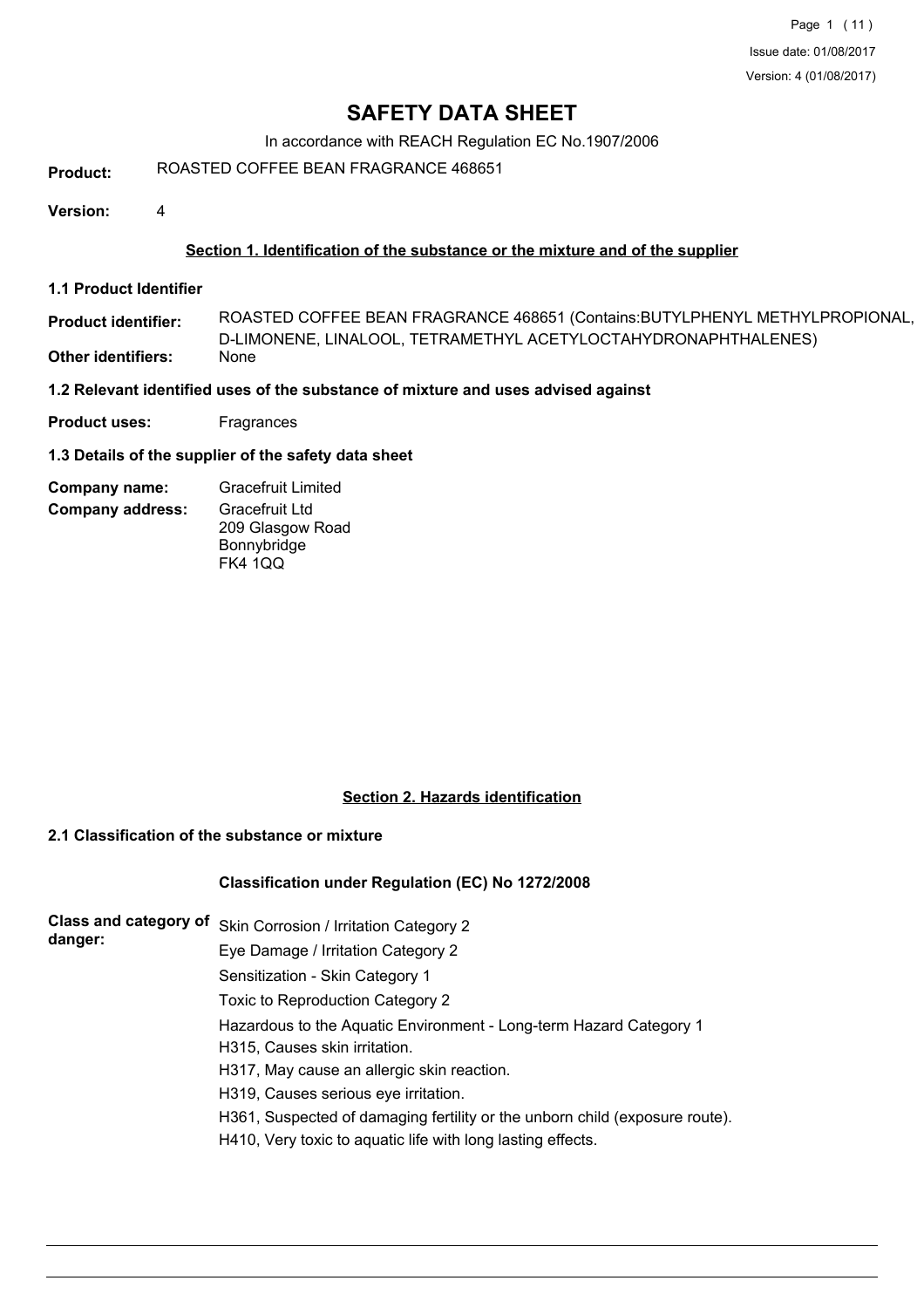In accordance with REACH Regulation EC No.1907/2006

**Product:** ROASTED COFFEE BEAN FRAGRANCE 468651

**Version:** 4

- 
- **2.2 Label elements**

**Signal word:** Warning

**Hazard statements:** H315, Causes skin irritation.

- H317, May cause an allergic skin reaction.
- H319, Causes serious eye irritation.
- H361, Suspected of damaging fertility or the unborn child (exposure route).
- H410, Very toxic to aquatic life with long lasting effects.

EUH208, Contains COUMARIN, EUGENOL, BENZYL SALICYLATE, EUCALYPTOL, BETA-CARYOPHYLLENE. May produce an allergic reaction. **Supplemental Information:**

**Precautionary statements:**

P202, Do not handle until all safety precautions have been read and understood.

- P261, Avoid breathing vapour or dust.
	- P264, Wash hands and other contacted skin thoroughly after handling.
	- P272, Contaminated work clothing should not be allowed out of the workplace.
	- P273, Avoid release to the environment.
	- P280, Wear protective gloves/eye protection/face protection.
	- P302/352, IF ON SKIN: Wash with plenty of soap and water.

P305/351/338, IF IN EYES: Rinse cautiously with water for several minutes. Remove contact lenses, if present and easy to do. Continue rinsing.

P308/313, IF exposed or concerned: Get medical advice/attention.

- P333/313, If skin irritation or rash occurs: Get medical advice/attention.
- P337/313, If eye irritation persists: Get medical advice/attention.

P362, Take off contaminated clothing and wash before reuse.

- P391, Collect spillage.
- P405, Store locked up.

P501, Dispose of contents/container to approved disposal site, in accordance with local regulations.





**Other hazards:** None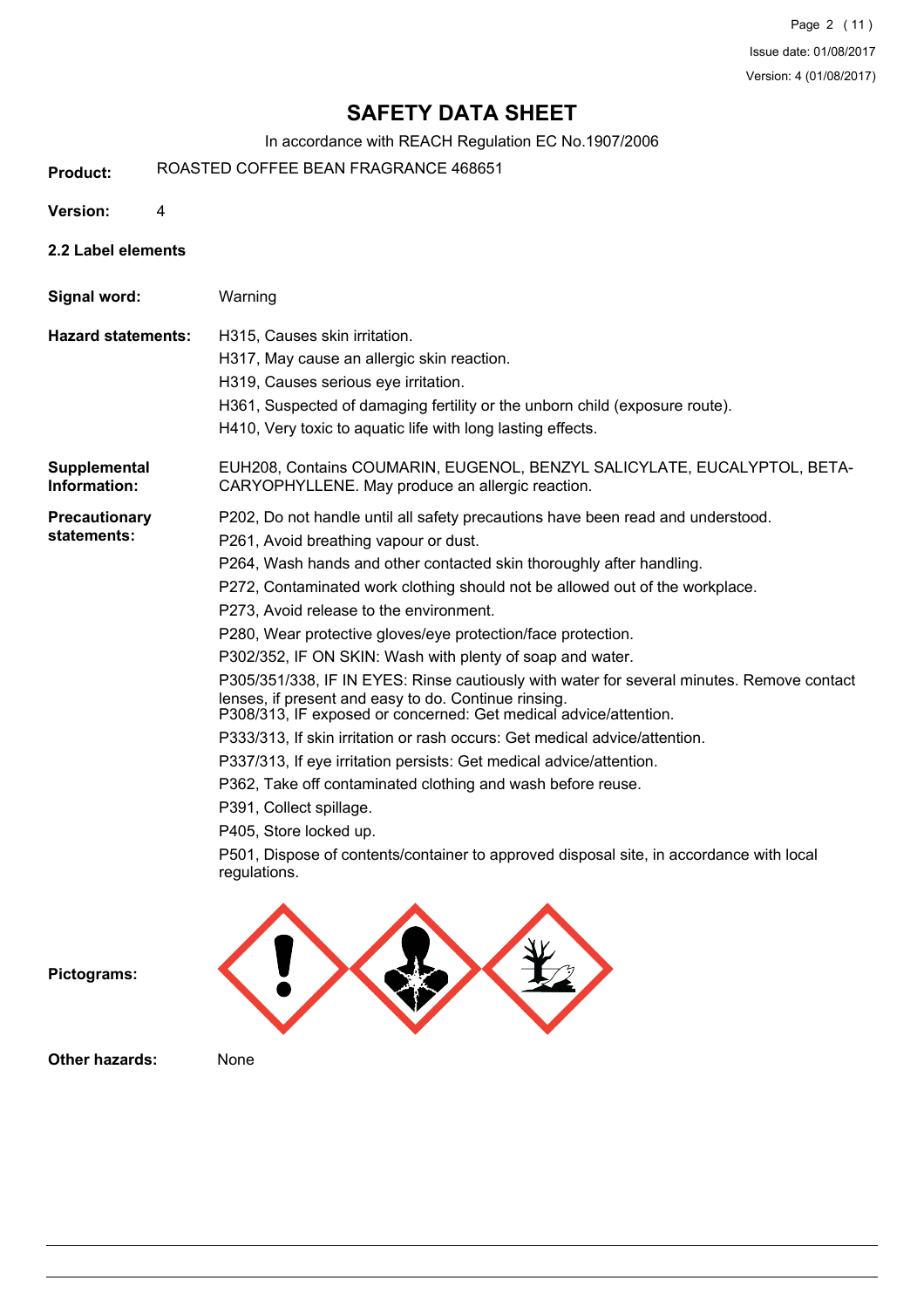In accordance with REACH Regulation EC No.1907/2006

**Product:** ROASTED COFFEE BEAN FRAGRANCE 468651

**Version:** 4

## **Section 3. Composition / information on ingredients**

#### **3.2 Mixtures**

#### **Contains:**

| <b>Name</b>                                                                | <b>CAS</b> | EC        | <b>REACH Registration</b><br>No. | $\%$        | <b>Classification for</b><br>(CLP) 1272/2008                              |
|----------------------------------------------------------------------------|------------|-----------|----------------------------------|-------------|---------------------------------------------------------------------------|
| <b>TETRAMETHYL</b><br> ACETYLOCTAHYDRON 54464-57-2<br><b>JAPHTHALENES</b>  |            | 259-174-3 |                                  | 10-<20%     | SCI 2-SS 1B-EH C1:<br>H315-H317-H410,-                                    |
| <b>LINALOOL</b>                                                            | 78-70-6    | 201-134-4 | 01-2119474016-42-xxxx            | 10-<20%     | <b>SCI 2-EDI 2-SS 1B:</b><br>H315-H317-H319,-                             |
| <b>HEXAMETHYLINDANO</b><br> PYRAN                                          | 1222-05-5  | 214-946-9 | 01-2119488227-29-xxxx            | 10-<20%     | EH A1-EH C1;H410,-                                                        |
| 2,6-DIMETHY-7-<br>OCTEN-2-OL                                               | 18479-58-8 | 242-362-4 |                                  | 5-<10%      | SCI 2-EDI 2;H315-<br>H319,-                                               |
| $2.6 -$<br>DIMETHYLHEPTANOL                                                | 13254-34-7 | 236-244-1 |                                  | 5-<10%      | SCI 2-EDI 2; H315-<br>H319.-                                              |
| D-LIMONENE                                                                 | 5989-27-5  | 227-813-5 |                                  | $5 - 10%$   | FL 3-SCI 2-SS 1B-AH<br>1-EH A1-EH C1;H226-<br>H304-H315-H317-<br>IH410.-  |
| ILINALYL ACETATE                                                           | 115-95-7   | 204-116-4 | l01-2119454789-19-xxxx           | 1-<5%       | SCI 2-EDI 2; H315-<br>H319,-                                              |
| BENZYL SALICYLATE                                                          | 118-58-1   | 204-262-9 |                                  | 1-<5%       | SS 1B-EH C3; H317-<br>H412.-                                              |
| <b>BUTYLPHENYL</b><br>IMETHYLPROPIONAL                                     | 80-54-6    | 201-289-8 |                                  | 1-<5%       | ATO 4-SCI 2-SS 1B-<br>REP 2-EH C2:H302-<br>IH315-H317-H361-<br>H411,-     |
| <b>VANILLIN</b>                                                            | 121-33-5   | 204-465-2 |                                  | $1 - 5%$    | EDI 2;H319,-                                                              |
| <b>MIXTURE OF CIS &amp;</b><br><b>TRANS</b><br>CYCLOHEXADEC-8-<br>EN-1-ONE | 3100-36-5  | 401-700-2 | 01-0000015154-78-xxxx            | $0.1 - 1\%$ | EH A1-EH C1;H410,-                                                        |
| ALPHA GUAIENE                                                              | 3691-12-1  |           |                                  | $0.1 - 1\%$ | <b>SCI 2-EDI 2-AH 1:</b><br>H304-H315-H319,-                              |
| ICOUMARIN                                                                  | 91-64-5    | 202-086-7 |                                  | $0.1 - 1\%$ | <b>ATO 4-SS 1B; H302-</b><br>H317,-                                       |
| <b>I</b> EUGENOL                                                           | 97-53-0    | 202-589-1 |                                  | $0.1 - 1\%$ | EDI 2-SS 1B;H317-<br>H319,-                                               |
| BETA-<br><b>CARYOPHYLLENE</b>                                              | 87-44-5    | 201-746-1 |                                  | $0.1 - 1\%$ | SS 1B-AH 1; H304-<br>H <sub>317</sub> ,-                                  |
| IMYRCENE                                                                   | 123-35-3   | 204-622-5 |                                  | $0.1 - 1%$  | FL 3-SCI 2-EDI 2-AH 1;<br>H226-H304-H315-<br>H319.-                       |
| <b>IEUCALYPTOL</b>                                                         | 470-82-6   | 207-431-5 |                                  | $0.1 - 1\%$ | FL 3-SS 1B;H226-<br>H317.-                                                |
| ALPHA-PINENES                                                              | 80-56-8    | 201-291-9 |                                  | $< 0.1\%$   | FL 3-SCI 2-SS 1B-AH<br>1-EH A1-EH C1;H226-<br>H304-H315-H317-<br>H410.-   |
| <b>FARNESENE</b>                                                           | 18794-84-8 | 242-582-0 |                                  | < 0.1%      | AH 1;H304,-                                                               |
| <b>IL-LIMONENE</b>                                                         | 5989-54-8  | 227-815-6 | l01-2119958629-18-xxxx           | $< 0.1\%$   | FL 3-SCI 2-SS 1B-AH<br>1-EH A1-EH C1:H226-<br>H304-H315-H317-<br>H410,-   |
| <b>I</b> BETA-PINENES                                                      | 127-91-3   | 204-872-5 |                                  | <0.1%       | FL 3-SCI 2-SS 1B-AH<br> 1-EH A1-EH C1;H226-<br>IH304-H315-H317-<br>H410,- |
| <b>ITERPINOLENE</b>                                                        | 586-62-9   | 209-578-0 |                                  | $< 0.1\%$   | SS 1B-AH 1-EH A1-EH<br>C1;H304-H317-H410,-                                |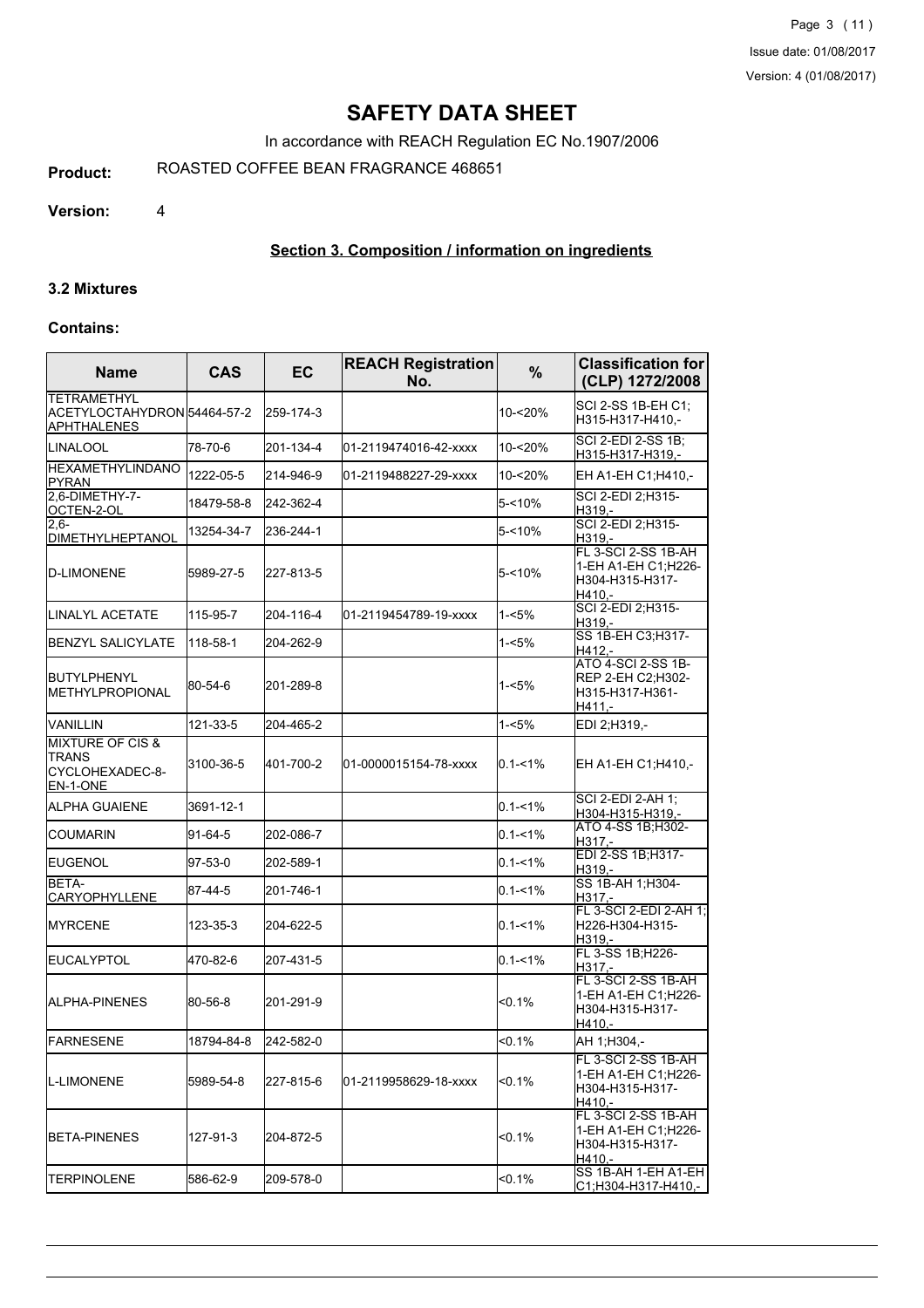Page 4 (11) Issue date: 01/08/2017 Version: 4 (01/08/2017)

## **SAFETY DATA SHEET**

In accordance with REACH Regulation EC No.1907/2006

**Product:** ROASTED COFFEE BEAN FRAGRANCE 468651

**Version:** 4

**Substances with Community workplace exposure limits:**

| <b>Name</b>               | <b>CAS</b> | EC        | $\%$        |
|---------------------------|------------|-----------|-------------|
| <b>IDIETHYL PHTHALATE</b> | 84-66-2    | 201-550-6 | $5 - 10%$   |
| <b>IDL-CAMPHOR</b>        | 21368-68-3 | 244-350-4 | $0.1 - 1\%$ |
| <b>IFURFURAL</b>          | $ 98-01-1$ | 202-627-7 | $< 0.1\%$   |

**Substances that are persistent, bioaccumulative and toxic or very persistent and very bioaccumulative, greater than 0.1%:**

Not Applicable

## **Section 4. First-aid measures**

## **4.1 Description of first aid measures**

IF ON SKIN: Wash with plenty of soap and water.

IF IN EYES: Rinse cautiously with water for several minutes. Remove contact lenses, if present and easy to do. Continue rinsing.

IF exposed or concerned: Get medical advice/attention.

## **4.2 Most important symptoms and effects, both acute and delayed**

Causes skin irritation.

May cause an allergic skin reaction.

Causes serious eye irritation.

Suspected of damaging fertility or the unborn child (exposure route).

## **4.3 Indication of any immediate medical attention and special treatment needed**

None expected, see Section 4.1 for further information.

## **SECTION 5: Firefighting measures**

## **5.1 Extinguishing media**

Suitable media: Carbon dioxide, Dry chemical, Foam.

## **5.2 Special hazards arising from the substance or mixture**

In case of fire, may be liberated: Carbon monoxide, Unidentified organic compounds.

## **5.3 Advice for fire fighters:**

In case of insufficient ventilation, wear suitable respiratory equipment.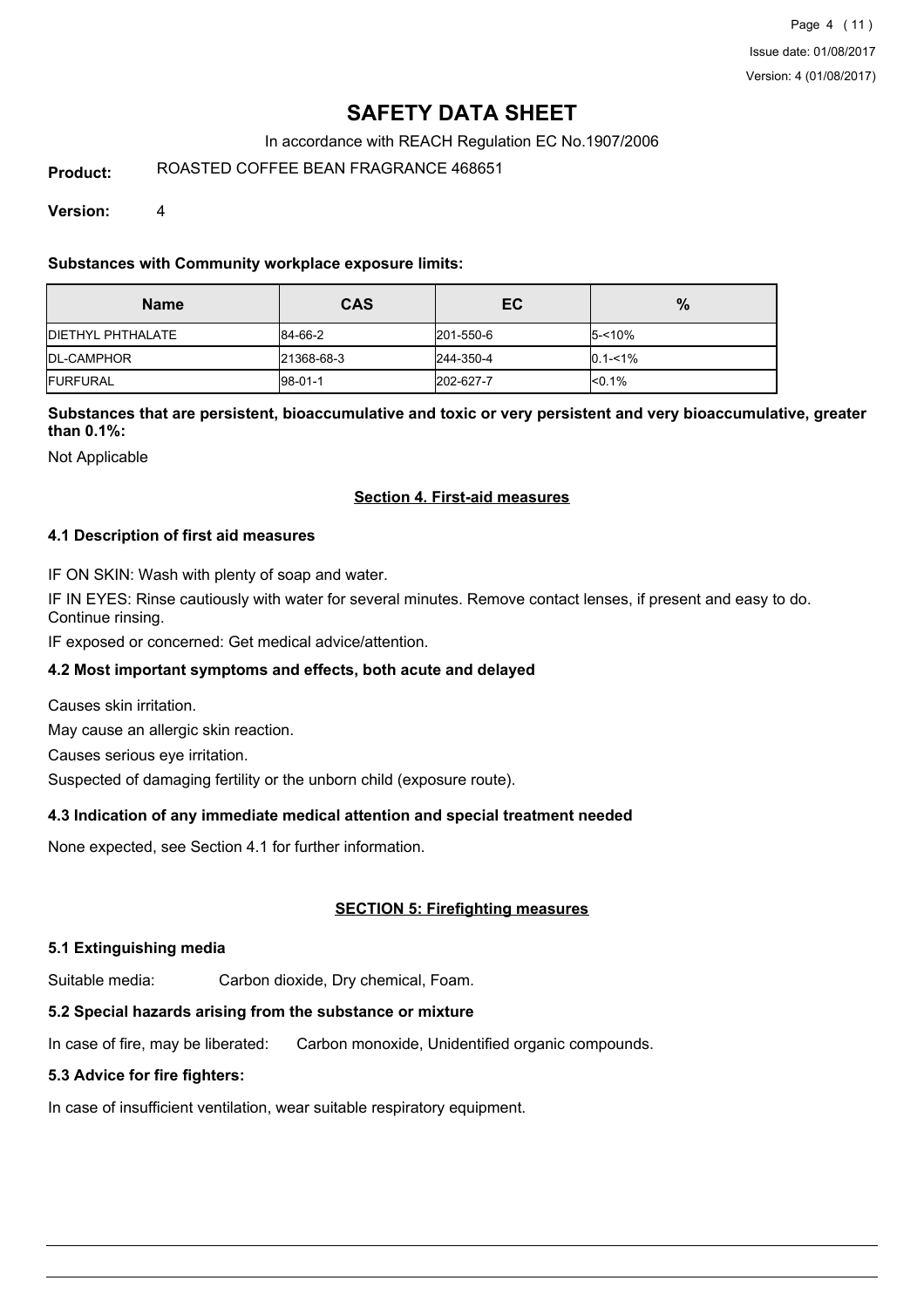In accordance with REACH Regulation EC No.1907/2006

**Product:** ROASTED COFFEE BEAN FRAGRANCE 468651

**Version:** 4

## **Section 6. Accidental release measures**

## **6.1 Personal precautions, protective equipment and emergency procedures:**

Avoid inhalation. Avoid contact with skin and eyes. See protective measures under Section 7 and 8.

#### **6.2 Environmental precautions:**

Keep away from drains, surface and ground water, and soil.

#### **6.3 Methods and material for containment and cleaning up:**

Remove ignition sources. Provide adequate ventilation. Avoid excessive inhalation of vapours. Contain spillage immediately by use of sand or inert powder. Dispose of according to local regulations.

## **6.4 Reference to other sections:**

Also refer to sections 8 and 13.

## **Section 7. Handling and storage**

#### **7.1 Precautions for safe handling:**

Keep away from heat, sparks, open flames and hot surfaces. - No smoking. Use personal protective equipment as required. Use in accordance with good manufacturing and industrial hygiene practices. Use in areas with adequate ventilation Do not eat, drink or smoke when using this product.

## **7.2 Conditions for safe storage, including any incompatibilities:**

Store in a well-ventilated place. Keep container tightly closed. Keep cool. Ground/bond container and receiving equipment. Use explosion-proof electrical, ventilating and lighting equipment. Use only non-sparking tools. Take precautionary measures against static discharge.

## **7.3 Specific end use(s):**

Fragrances: Use in accordance with good manufacturing and industrial hygiene practices.

## **Section 8. Exposure controls/personal protection**

#### **8.1 Control parameters**

Workplace exposure limits: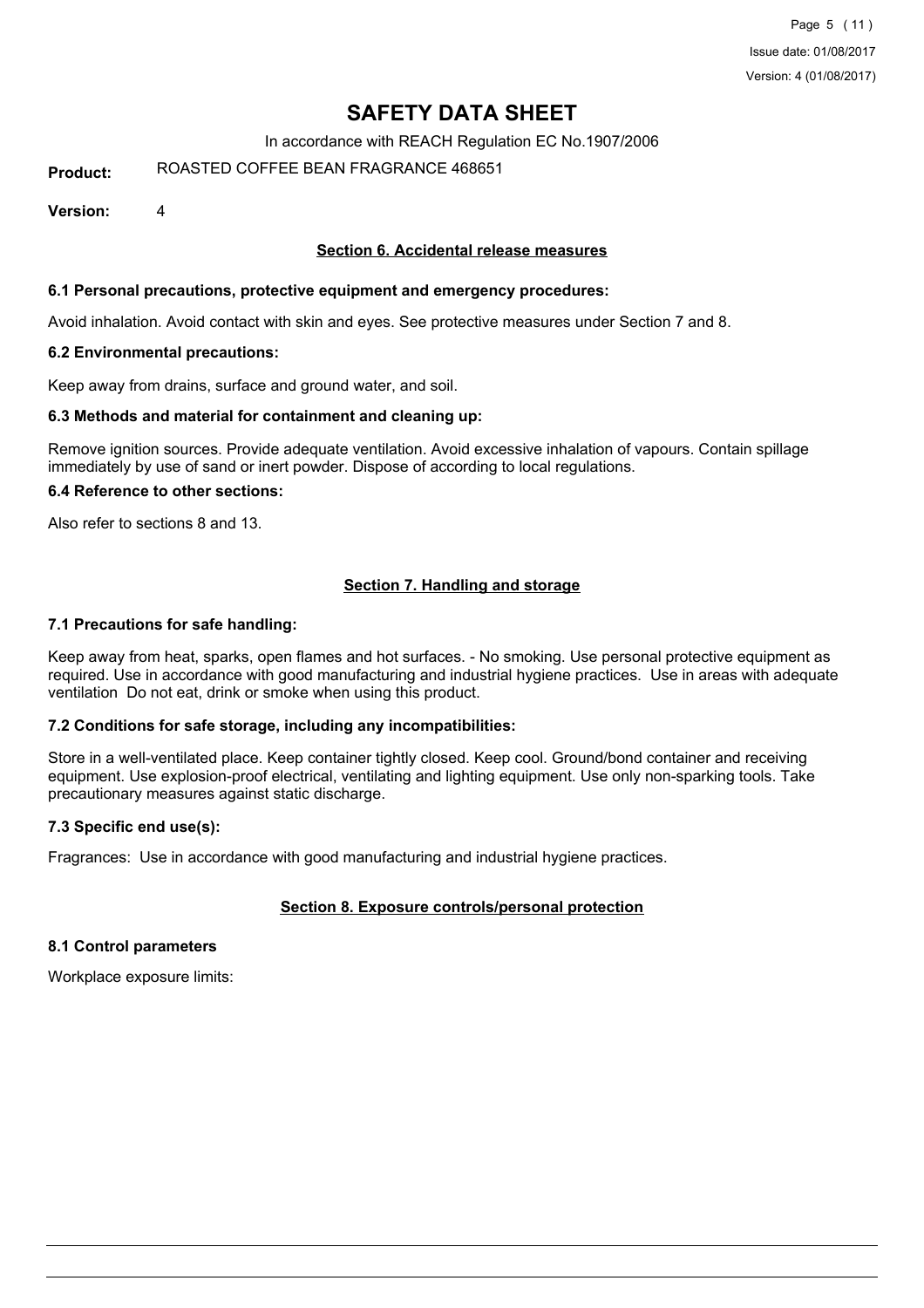Page 6 (11) Issue date: 01/08/2017 Version: 4 (01/08/2017)

## **SAFETY DATA SHEET**

## In accordance with REACH Regulation EC No.1907/2006

**Product:** ROASTED COFFEE BEAN FRAGRANCE 468651

## **Version:** 4

| Ingredient                | <b>CAS</b>  | <b>EC</b> | <b>Description</b>                                   | Value |
|---------------------------|-------------|-----------|------------------------------------------------------|-------|
|                           |             |           | Long-term exposure limit (8-hour<br>TWA) (mg/m3)     | 5     |
| <b>IDIETHYL PHTHALATE</b> | 84-66-2     | 201-550-6 | Short-term exposure limit (15-<br>$ minute)$ (mg/m3) | 10    |
| FURFURAL                  |             | 202-627-7 | Long-term exposure limit (8-hour<br>TWA) (ppm)       | 12    |
|                           | $ 98-01-1 $ |           | Long-term exposure limit (8-hour<br>TWA) (mg/m3)     | 8     |
|                           |             |           | Short-term exposure limit (15-<br>minute) (ppm)      | 15    |
|                           |             |           | Short-term exposure limit (15-<br>$ minute)$ (mg/m3) | 20    |

## **8.2 Exposure Controls**

## **Eye / Skin Protection**

Wear protective gloves/eye protection/face protection

## **Respiratory Protection**

Ensure adequate and ongoing ventilation is maintained in order to prevent build up of excessive vapour and to ensure occupational exposure limits are adhered to. If appropriate, and depending on your patterns and volumes of use, the following engineering controls may be required as additional protective measures: a) Isolate mixing rooms and other areas where this material is used or openly handled. Maintain these areas under negative air pressure relative to the rest of the plant. b) Employ the use of Personal protective equipment - an approved, properly fitted respirator with organic vapour cartridges or canisters and particulate filters. c) Use local exhaust ventilation around open tanks and other open sources of potential exposures in order to avoid excessive inhalation, including places where this material is openly weighed or measured. In addition, use general dilution ventilation of the work area to eliminate or reduce possible worker exposures. d) Use closed systems for transferring and processing this material.

Also refer to Sections 2 and 7.

## **Section 9. Physical and chemical properties**

## **9.1 Information on basic physical and chemical properties**

| Appearance:                                   | Clear yellow to brown liquid                 |
|-----------------------------------------------|----------------------------------------------|
| Odour:                                        | Not determined                               |
| <b>Odour threshold:</b>                       | Not determined                               |
| pH:                                           | Not determined                               |
| Melting point / freezing point:               | Not determined                               |
| Initial boiling point / range:                | Not determined                               |
| Flash point:                                  | 81 °C                                        |
| <b>Evaporation rate:</b>                      | Not determined                               |
| Flammability (solid, gas):                    | Not determined                               |
| Upper/lower flammability or explosive limits: | Product does not present an explosion hazard |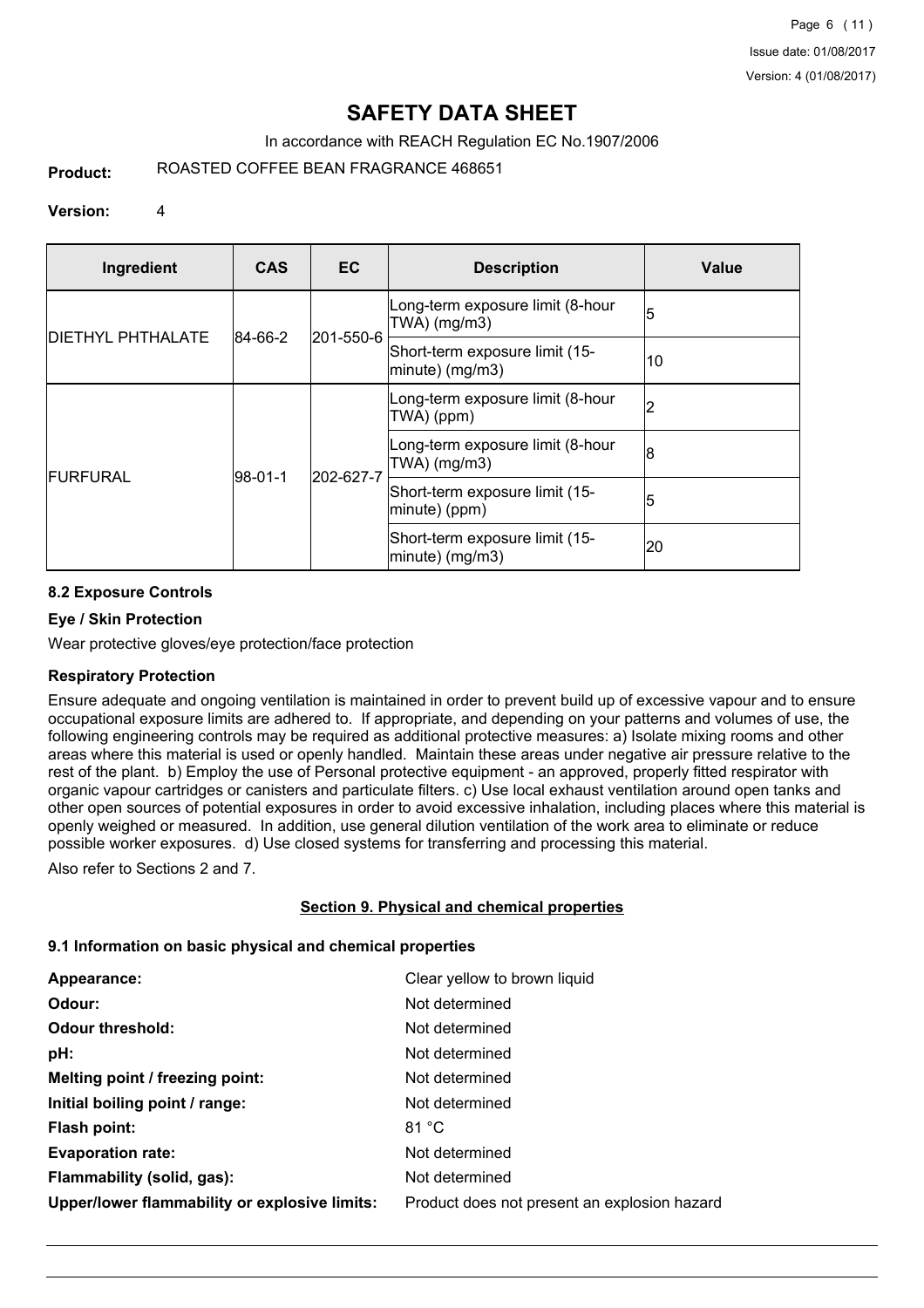Page 7 (11) Issue date: 01/08/2017 Version: 4 (01/08/2017)

## **SAFETY DATA SHEET**

In accordance with REACH Regulation EC No.1907/2006

**Product:** ROASTED COFFEE BEAN FRAGRANCE 468651

**Version:** 4

| Vapour pressure (calculated):           | Not determined    |
|-----------------------------------------|-------------------|
| Vapour density:                         | Not determined    |
| <b>Relative density:</b>                | $0.9470 - 0.9510$ |
| Solubility(ies):                        | Not determined    |
| Partition coefficient: n-octanol/water: | Not determined    |
| <b>Auto-ignition temperature:</b>       | Not determined    |
| Decomposition temperature:              | Not determined    |
| Viscosity:                              | Not determined    |
| <b>Explosive properties:</b>            | Not expected      |
| <b>Oxidising properties:</b>            | Not expected      |

**9.2 Other information:** None available

## **Section 10. Stability and reactivity**

## **10.1 Reactivity:**

Presents no significant reactivity hazard, by itself or in contact with water.

## **10.2 Chemical stability:**

Good stability under normal storage conditions.

## **10.3 Possibility of hazardous reactions:**

Not expected under normal conditions of use.

## **10.4 Conditions to avoid:**

Avoid extreme heat.

## **10.5 Incompatible materials:**

Avoid contact with strong acids, alkalis or oxidising agents.

## **10.6 Hazardous decomposition products:**

Not expected.

## **Section 11. Toxicological information**

## **11.1 Information on toxicological effects**

This mixture has not been tested as a whole for health effects. The health effects have been calculated using the methods outlined in Regulation (EC) No 1272/2008 (CLP).

| <b>Acute Toxicity:</b>            | Based on available data the classification criteria are not met. |
|-----------------------------------|------------------------------------------------------------------|
| <b>Acute Toxicity Oral</b>        | >5000                                                            |
| <b>Acute Toxicity Dermal</b>      | Not Applicable                                                   |
| <b>Acute Toxicity Inhalation</b>  | Not Available                                                    |
| <b>Skin corrosion/irritation:</b> | Skin Corrosion / Irritation Category 2                           |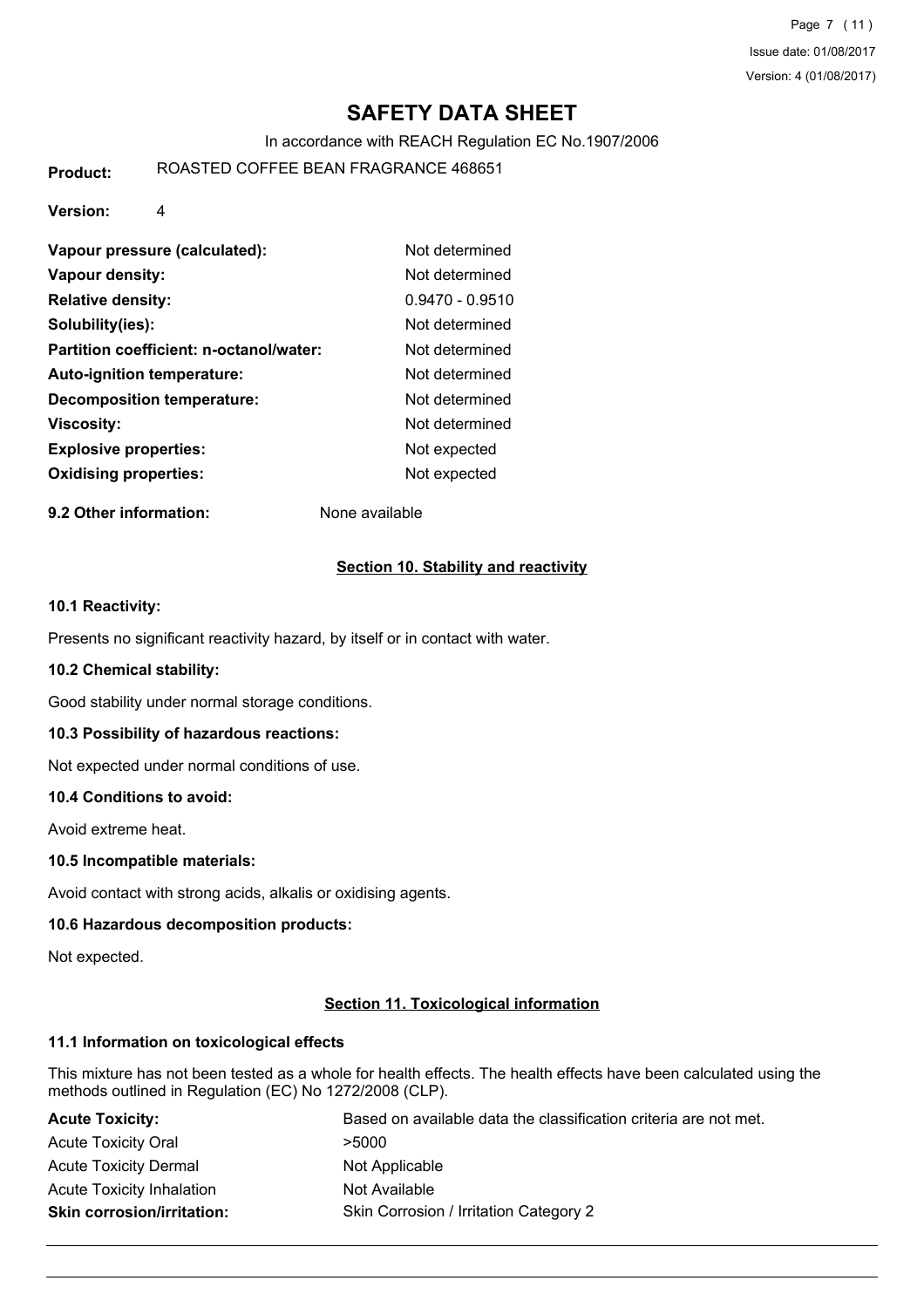#### In accordance with REACH Regulation EC No.1907/2006

**Product:** ROASTED COFFEE BEAN FRAGRANCE 468651

**Version:** 4

| Serious eye damage/irritation:     | Eye Damage / Irritation Category 2                               |
|------------------------------------|------------------------------------------------------------------|
| Respiratory or skin sensitisation: | Sensitization - Skin Category 1                                  |
| Germ cell mutagenicity:            | Based on available data the classification criteria are not met. |
| Carcinogenicity:                   | Based on available data the classification criteria are not met. |
| <b>Reproductive toxicity:</b>      | Toxic to Reproduction Category 2                                 |
| <b>STOT-single exposure:</b>       | Based on available data the classification criteria are not met. |
| <b>STOT-repeated exposure:</b>     | Based on available data the classification criteria are not met. |
| <b>Aspiration hazard:</b>          | Based on available data the classification criteria are not met. |

## **Information about hazardous ingredients in the mixture**

| Ingredient                                    | <b>CAS</b>      | EC                | <b>LD50/ATE Oral</b> | LD50/ATE<br>Dermal | LC50/ATE<br><b>Inhalation</b> | <b>LC50</b><br>Route      |
|-----------------------------------------------|-----------------|-------------------|----------------------|--------------------|-------------------------------|---------------------------|
| <b>BUTYLPHENYL</b><br><b>IMETHYLPROPIONAL</b> | $ 80 - 54 - 6 $ | $ 201 - 289 - 8 $ | 1390                 | Not available      | Not available                 | <b>INot</b><br>lavailable |

Refer to Sections 2 and 3 for additional information.

## **Section 12. Ecological information**

## **12.1 Toxicity:**

Very toxic to aquatic life with long lasting effects.

## **12.2 Persistence and degradability:**

| Readily biodegradeable (%):                 | 49.2971 %     |
|---------------------------------------------|---------------|
| Readily biodegradeable content :            | 27 entries    |
| Not readily biodegradeable (%):             | 12.1601 %     |
| Not readily biodegradeable content :        | 2 entries     |
| Inherently biodegradeable (%):              | 0.0272%       |
| Inherently biodegradeable content:          | 1 entries     |
| Biodegradability data unavailable (%):      | 30.2394%      |
| Biodegradability data unavailable content : | 22 entries    |
| 12.3 Bioaccumulative potential:             | Not available |
| 12.4 Mobility in soil:                      | Not available |

## **12.5 Results of PBT and vPvB assessment:**

This substance does not meet the PBT/vPvB criteria of REACH, annex XIII.

**12.6 Other adverse effects:** Not available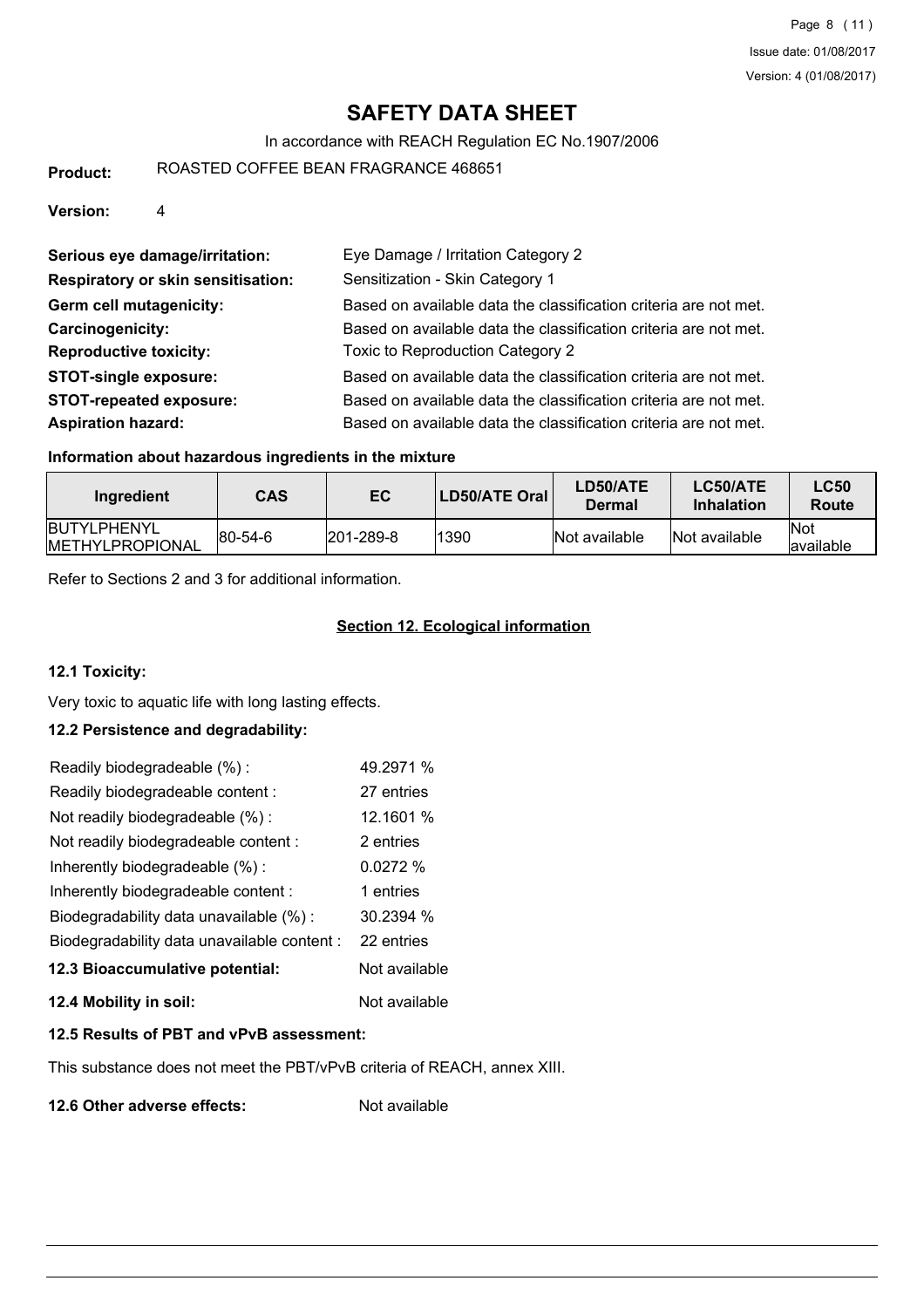In accordance with REACH Regulation EC No.1907/2006

**Product:** ROASTED COFFEE BEAN FRAGRANCE 468651

**Version:** 4

## **Section 13. Disposal considerations**

## **13.1 Waste treatment methods:**

Dispose of in accordance with local regulations. Avoid disposing into drainage systems and into the environment. Empty containers should be taken to an approved waste handling site for recycling or disposal.

#### **Section 14. Transport information**

| 14.1 UN number:                                                               | UN3082                                                                                                                     |
|-------------------------------------------------------------------------------|----------------------------------------------------------------------------------------------------------------------------|
| 14.2 UN Proper Shipping Name:                                                 | ENVIRONMENTALLY HAZARDOUS SUBSTANCE, LIQUID, N.O.S.<br>(TETRAMETHYL ACETYLOCTAHYDRONAPHTHALENES,<br>HEXAMETHYLINDANOPYRAN) |
| 14.3 Transport hazard class(es):                                              | 9                                                                                                                          |
| <b>Sub Risk:</b>                                                              |                                                                                                                            |
| 14.4. Packing Group:                                                          | Ш                                                                                                                          |
| <b>14.5 Environmental hazards:</b>                                            | This is an environmentally hazardous substance.                                                                            |
| 14.6 Special precautions for user:                                            | None additional                                                                                                            |
| 14.7 Transport in bulk according to Annex II of MARPOL73/78 and the IBC Code: |                                                                                                                            |

Not applicable

## **Section 15. Regulatory information**

## **15.1 Safety, health and environmental regulations/legislation specific for the substance or mixture**

None additional

## **15.2 Chemical Safety Assessment**

A Chemical Safety Assessment has not been carried out for this product.

## **Section 16. Other information**

| <b>Concentration % Limits:</b>  | EH C1=69.83% EH C2=6.92% EH C3=0.69190358% EH C4=59.81% SCL<br>2=16.52% EDI 2=26.71% EDI 2A=24.73% SS 1=5.78% REP 2=100.00% |
|---------------------------------|-----------------------------------------------------------------------------------------------------------------------------|
| <b>Total Fractional Values:</b> | EH C1=1.43 EH C2=14.44 EH C3=144.53 EH C4=1.67 SCI 2=6.05 EDI<br>2=3.74 FDI 2A=4.04 SS 1=17.30 RFP 2=1.00                   |

## **Key to revisions:**

SECTION 3: Composition/information on ingredients

## **Key to abbreviations:**

| <b>Abbreviation</b> | Meaning                                                        |
|---------------------|----------------------------------------------------------------|
| <b>JAH1</b>         | Aspiration Hazard Category 1                                   |
| ATO 4               | Acute Toxicity - Oral Category 4                               |
| EDI2                | Eye Damage / Irritation Category 2                             |
| EH A1               | Hazardous to the Aquatic Environment - Acute Hazard Category 1 |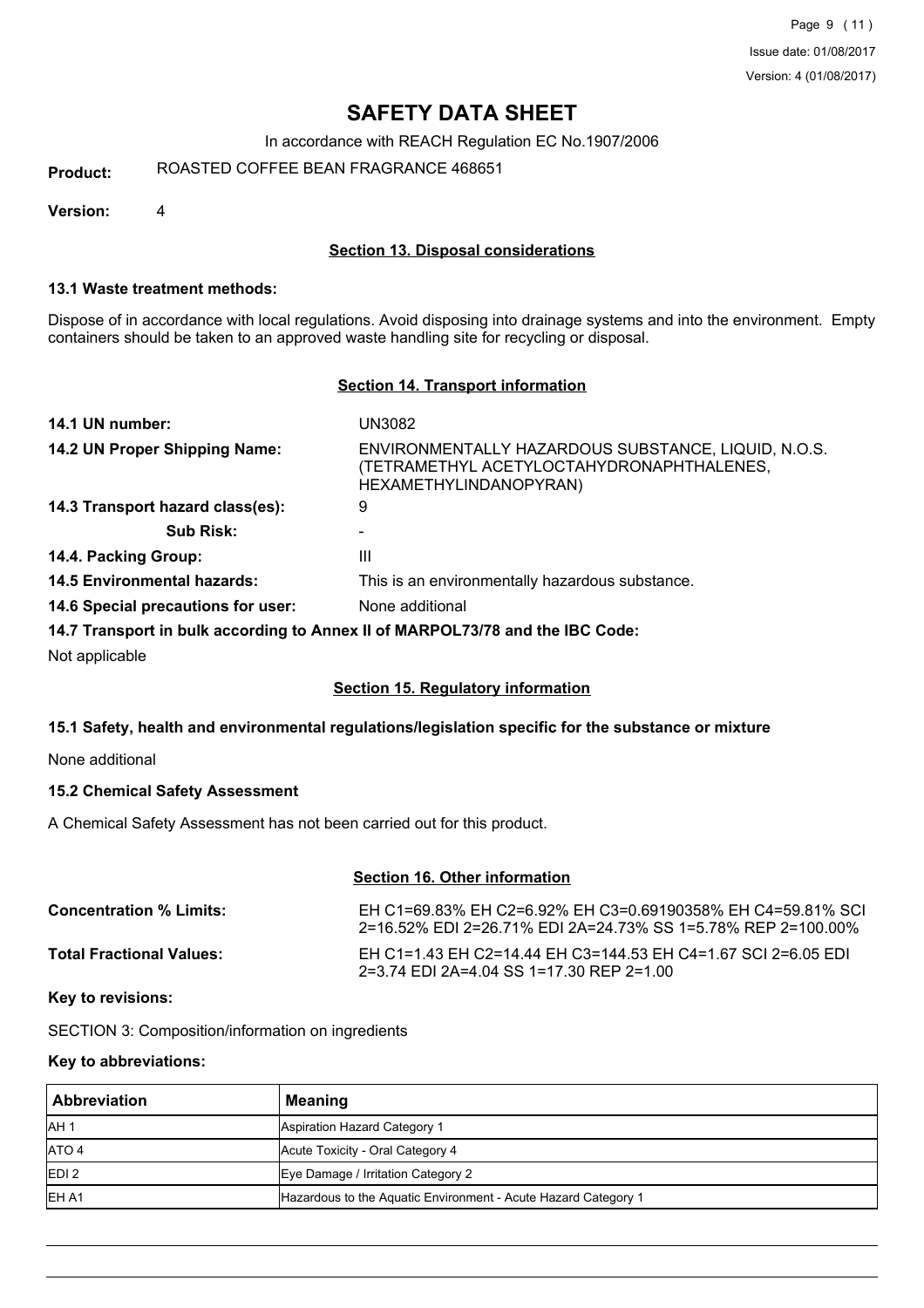Page 10 (11) Issue date: 01/08/2017 Version: 4 (01/08/2017)

# **SAFETY DATA SHEET**

In accordance with REACH Regulation EC No.1907/2006

#### **Product:**

ROASTED COFFEE BEAN FRAGRANCE 468651

#### **Version:** 4

| Hazardous to the Aquatic Environment - Long-term Hazard Category 2<br>Hazardous to the Aquatic Environment - Long-term Hazard Category 3<br>Flammable Liquid, Hazard Category 3<br>Flammable liquid and vapour.<br>Harmful if swallowed.<br>May be fatal if swallowed and enters airways.<br>Causes skin irritation.<br>May cause an allergic skin reaction.<br>Causes serious eye irritation.<br>Suspected of damaging fertility or the unborn child (exposure route).<br>Very toxic to aquatic life with long lasting effects.<br>Toxic to aquatic life with long lasting effects.<br>Harmful to aquatic life with long lasting effects.<br>Do not handle until all safety precautions have been read and understood.<br>Keep away from heat, sparks, open flames and hot surfaces. - No smoking.<br>Keep container tightly closed.<br>Ground/bond container and receiving equipment.<br>Use explosion-proof electrical, ventilating and lighting equipment.<br>Use only non-sparking tools.<br>Take precautionary measures against static discharge.<br>Avoid breathing vapour or dust.<br>Wash hands and other contacted skin thoroughly after handling.<br>Do not eat, drink or smoke when using this product.<br>Contaminated work clothing should not be allowed out of the workplace.<br>Avoid release to the environment.<br>Wear protective gloves/eye protection/face protection.<br>IF SWALLOWED: Immediately call a POISON CENTER or doctor/physician.<br>IF SWALLOWED: call a POISON CENTER or doctor/physician if you feel unwell.<br>IF ON SKIN: Wash with plenty of soap and water.<br>IF ON SKIN (or hair): Remove/take off immediately all contaminated clothing. Rinse skin with water/shower.<br>IF IN EYES: Rinse cautiously with water for several minutes. Remove contact lenses, if present and easy to<br>do. Continue rinsing<br>IF exposed or concerned: Get medical advice/attention.<br>Rinse mouth.<br>Do not induce vomiting.<br>If skin irritation occurs: Get medical advice/attention.<br>If skin irritation or rash occurs: Get medical advice/attention.<br>If eye irritation persists: Get medical advice/attention.<br>Take off contaminated clothing and wash before reuse.<br>Wash contaminated clothing before reuse.<br>In case of fire: Use carbon dioxide, dry chemical, foam for extinction.<br>Collect spillage. | EH <sub>C1</sub>  | Hazardous to the Aquatic Environment - Long-term Hazard Category 1 |
|-----------------------------------------------------------------------------------------------------------------------------------------------------------------------------------------------------------------------------------------------------------------------------------------------------------------------------------------------------------------------------------------------------------------------------------------------------------------------------------------------------------------------------------------------------------------------------------------------------------------------------------------------------------------------------------------------------------------------------------------------------------------------------------------------------------------------------------------------------------------------------------------------------------------------------------------------------------------------------------------------------------------------------------------------------------------------------------------------------------------------------------------------------------------------------------------------------------------------------------------------------------------------------------------------------------------------------------------------------------------------------------------------------------------------------------------------------------------------------------------------------------------------------------------------------------------------------------------------------------------------------------------------------------------------------------------------------------------------------------------------------------------------------------------------------------------------------------------------------------------------------------------------------------------------------------------------------------------------------------------------------------------------------------------------------------------------------------------------------------------------------------------------------------------------------------------------------------------------------------------------------------------------------------------------------------------------------------------------------------------|-------------------|--------------------------------------------------------------------|
|                                                                                                                                                                                                                                                                                                                                                                                                                                                                                                                                                                                                                                                                                                                                                                                                                                                                                                                                                                                                                                                                                                                                                                                                                                                                                                                                                                                                                                                                                                                                                                                                                                                                                                                                                                                                                                                                                                                                                                                                                                                                                                                                                                                                                                                                                                                                                                 | EH C <sub>2</sub> |                                                                    |
|                                                                                                                                                                                                                                                                                                                                                                                                                                                                                                                                                                                                                                                                                                                                                                                                                                                                                                                                                                                                                                                                                                                                                                                                                                                                                                                                                                                                                                                                                                                                                                                                                                                                                                                                                                                                                                                                                                                                                                                                                                                                                                                                                                                                                                                                                                                                                                 | EH C <sub>3</sub> |                                                                    |
|                                                                                                                                                                                                                                                                                                                                                                                                                                                                                                                                                                                                                                                                                                                                                                                                                                                                                                                                                                                                                                                                                                                                                                                                                                                                                                                                                                                                                                                                                                                                                                                                                                                                                                                                                                                                                                                                                                                                                                                                                                                                                                                                                                                                                                                                                                                                                                 | FL <sub>3</sub>   |                                                                    |
|                                                                                                                                                                                                                                                                                                                                                                                                                                                                                                                                                                                                                                                                                                                                                                                                                                                                                                                                                                                                                                                                                                                                                                                                                                                                                                                                                                                                                                                                                                                                                                                                                                                                                                                                                                                                                                                                                                                                                                                                                                                                                                                                                                                                                                                                                                                                                                 | H226              |                                                                    |
|                                                                                                                                                                                                                                                                                                                                                                                                                                                                                                                                                                                                                                                                                                                                                                                                                                                                                                                                                                                                                                                                                                                                                                                                                                                                                                                                                                                                                                                                                                                                                                                                                                                                                                                                                                                                                                                                                                                                                                                                                                                                                                                                                                                                                                                                                                                                                                 | H302              |                                                                    |
|                                                                                                                                                                                                                                                                                                                                                                                                                                                                                                                                                                                                                                                                                                                                                                                                                                                                                                                                                                                                                                                                                                                                                                                                                                                                                                                                                                                                                                                                                                                                                                                                                                                                                                                                                                                                                                                                                                                                                                                                                                                                                                                                                                                                                                                                                                                                                                 | H304              |                                                                    |
|                                                                                                                                                                                                                                                                                                                                                                                                                                                                                                                                                                                                                                                                                                                                                                                                                                                                                                                                                                                                                                                                                                                                                                                                                                                                                                                                                                                                                                                                                                                                                                                                                                                                                                                                                                                                                                                                                                                                                                                                                                                                                                                                                                                                                                                                                                                                                                 | H315              |                                                                    |
|                                                                                                                                                                                                                                                                                                                                                                                                                                                                                                                                                                                                                                                                                                                                                                                                                                                                                                                                                                                                                                                                                                                                                                                                                                                                                                                                                                                                                                                                                                                                                                                                                                                                                                                                                                                                                                                                                                                                                                                                                                                                                                                                                                                                                                                                                                                                                                 | H317              |                                                                    |
|                                                                                                                                                                                                                                                                                                                                                                                                                                                                                                                                                                                                                                                                                                                                                                                                                                                                                                                                                                                                                                                                                                                                                                                                                                                                                                                                                                                                                                                                                                                                                                                                                                                                                                                                                                                                                                                                                                                                                                                                                                                                                                                                                                                                                                                                                                                                                                 | H319              |                                                                    |
|                                                                                                                                                                                                                                                                                                                                                                                                                                                                                                                                                                                                                                                                                                                                                                                                                                                                                                                                                                                                                                                                                                                                                                                                                                                                                                                                                                                                                                                                                                                                                                                                                                                                                                                                                                                                                                                                                                                                                                                                                                                                                                                                                                                                                                                                                                                                                                 | H361              |                                                                    |
|                                                                                                                                                                                                                                                                                                                                                                                                                                                                                                                                                                                                                                                                                                                                                                                                                                                                                                                                                                                                                                                                                                                                                                                                                                                                                                                                                                                                                                                                                                                                                                                                                                                                                                                                                                                                                                                                                                                                                                                                                                                                                                                                                                                                                                                                                                                                                                 | H410              |                                                                    |
|                                                                                                                                                                                                                                                                                                                                                                                                                                                                                                                                                                                                                                                                                                                                                                                                                                                                                                                                                                                                                                                                                                                                                                                                                                                                                                                                                                                                                                                                                                                                                                                                                                                                                                                                                                                                                                                                                                                                                                                                                                                                                                                                                                                                                                                                                                                                                                 | H411              |                                                                    |
|                                                                                                                                                                                                                                                                                                                                                                                                                                                                                                                                                                                                                                                                                                                                                                                                                                                                                                                                                                                                                                                                                                                                                                                                                                                                                                                                                                                                                                                                                                                                                                                                                                                                                                                                                                                                                                                                                                                                                                                                                                                                                                                                                                                                                                                                                                                                                                 | H412              |                                                                    |
|                                                                                                                                                                                                                                                                                                                                                                                                                                                                                                                                                                                                                                                                                                                                                                                                                                                                                                                                                                                                                                                                                                                                                                                                                                                                                                                                                                                                                                                                                                                                                                                                                                                                                                                                                                                                                                                                                                                                                                                                                                                                                                                                                                                                                                                                                                                                                                 | P202              |                                                                    |
|                                                                                                                                                                                                                                                                                                                                                                                                                                                                                                                                                                                                                                                                                                                                                                                                                                                                                                                                                                                                                                                                                                                                                                                                                                                                                                                                                                                                                                                                                                                                                                                                                                                                                                                                                                                                                                                                                                                                                                                                                                                                                                                                                                                                                                                                                                                                                                 | P210              |                                                                    |
|                                                                                                                                                                                                                                                                                                                                                                                                                                                                                                                                                                                                                                                                                                                                                                                                                                                                                                                                                                                                                                                                                                                                                                                                                                                                                                                                                                                                                                                                                                                                                                                                                                                                                                                                                                                                                                                                                                                                                                                                                                                                                                                                                                                                                                                                                                                                                                 | P233              |                                                                    |
|                                                                                                                                                                                                                                                                                                                                                                                                                                                                                                                                                                                                                                                                                                                                                                                                                                                                                                                                                                                                                                                                                                                                                                                                                                                                                                                                                                                                                                                                                                                                                                                                                                                                                                                                                                                                                                                                                                                                                                                                                                                                                                                                                                                                                                                                                                                                                                 | P240              |                                                                    |
|                                                                                                                                                                                                                                                                                                                                                                                                                                                                                                                                                                                                                                                                                                                                                                                                                                                                                                                                                                                                                                                                                                                                                                                                                                                                                                                                                                                                                                                                                                                                                                                                                                                                                                                                                                                                                                                                                                                                                                                                                                                                                                                                                                                                                                                                                                                                                                 | P241              |                                                                    |
|                                                                                                                                                                                                                                                                                                                                                                                                                                                                                                                                                                                                                                                                                                                                                                                                                                                                                                                                                                                                                                                                                                                                                                                                                                                                                                                                                                                                                                                                                                                                                                                                                                                                                                                                                                                                                                                                                                                                                                                                                                                                                                                                                                                                                                                                                                                                                                 | P242              |                                                                    |
|                                                                                                                                                                                                                                                                                                                                                                                                                                                                                                                                                                                                                                                                                                                                                                                                                                                                                                                                                                                                                                                                                                                                                                                                                                                                                                                                                                                                                                                                                                                                                                                                                                                                                                                                                                                                                                                                                                                                                                                                                                                                                                                                                                                                                                                                                                                                                                 | P243              |                                                                    |
|                                                                                                                                                                                                                                                                                                                                                                                                                                                                                                                                                                                                                                                                                                                                                                                                                                                                                                                                                                                                                                                                                                                                                                                                                                                                                                                                                                                                                                                                                                                                                                                                                                                                                                                                                                                                                                                                                                                                                                                                                                                                                                                                                                                                                                                                                                                                                                 | P261              |                                                                    |
|                                                                                                                                                                                                                                                                                                                                                                                                                                                                                                                                                                                                                                                                                                                                                                                                                                                                                                                                                                                                                                                                                                                                                                                                                                                                                                                                                                                                                                                                                                                                                                                                                                                                                                                                                                                                                                                                                                                                                                                                                                                                                                                                                                                                                                                                                                                                                                 | P <sub>264</sub>  |                                                                    |
|                                                                                                                                                                                                                                                                                                                                                                                                                                                                                                                                                                                                                                                                                                                                                                                                                                                                                                                                                                                                                                                                                                                                                                                                                                                                                                                                                                                                                                                                                                                                                                                                                                                                                                                                                                                                                                                                                                                                                                                                                                                                                                                                                                                                                                                                                                                                                                 | P270              |                                                                    |
|                                                                                                                                                                                                                                                                                                                                                                                                                                                                                                                                                                                                                                                                                                                                                                                                                                                                                                                                                                                                                                                                                                                                                                                                                                                                                                                                                                                                                                                                                                                                                                                                                                                                                                                                                                                                                                                                                                                                                                                                                                                                                                                                                                                                                                                                                                                                                                 | P272              |                                                                    |
|                                                                                                                                                                                                                                                                                                                                                                                                                                                                                                                                                                                                                                                                                                                                                                                                                                                                                                                                                                                                                                                                                                                                                                                                                                                                                                                                                                                                                                                                                                                                                                                                                                                                                                                                                                                                                                                                                                                                                                                                                                                                                                                                                                                                                                                                                                                                                                 | P273              |                                                                    |
|                                                                                                                                                                                                                                                                                                                                                                                                                                                                                                                                                                                                                                                                                                                                                                                                                                                                                                                                                                                                                                                                                                                                                                                                                                                                                                                                                                                                                                                                                                                                                                                                                                                                                                                                                                                                                                                                                                                                                                                                                                                                                                                                                                                                                                                                                                                                                                 | P280              |                                                                    |
|                                                                                                                                                                                                                                                                                                                                                                                                                                                                                                                                                                                                                                                                                                                                                                                                                                                                                                                                                                                                                                                                                                                                                                                                                                                                                                                                                                                                                                                                                                                                                                                                                                                                                                                                                                                                                                                                                                                                                                                                                                                                                                                                                                                                                                                                                                                                                                 | P301/310          |                                                                    |
|                                                                                                                                                                                                                                                                                                                                                                                                                                                                                                                                                                                                                                                                                                                                                                                                                                                                                                                                                                                                                                                                                                                                                                                                                                                                                                                                                                                                                                                                                                                                                                                                                                                                                                                                                                                                                                                                                                                                                                                                                                                                                                                                                                                                                                                                                                                                                                 | P301/312          |                                                                    |
|                                                                                                                                                                                                                                                                                                                                                                                                                                                                                                                                                                                                                                                                                                                                                                                                                                                                                                                                                                                                                                                                                                                                                                                                                                                                                                                                                                                                                                                                                                                                                                                                                                                                                                                                                                                                                                                                                                                                                                                                                                                                                                                                                                                                                                                                                                                                                                 | P302/352          |                                                                    |
|                                                                                                                                                                                                                                                                                                                                                                                                                                                                                                                                                                                                                                                                                                                                                                                                                                                                                                                                                                                                                                                                                                                                                                                                                                                                                                                                                                                                                                                                                                                                                                                                                                                                                                                                                                                                                                                                                                                                                                                                                                                                                                                                                                                                                                                                                                                                                                 | P303/361/353      |                                                                    |
|                                                                                                                                                                                                                                                                                                                                                                                                                                                                                                                                                                                                                                                                                                                                                                                                                                                                                                                                                                                                                                                                                                                                                                                                                                                                                                                                                                                                                                                                                                                                                                                                                                                                                                                                                                                                                                                                                                                                                                                                                                                                                                                                                                                                                                                                                                                                                                 | P305/351/338      |                                                                    |
|                                                                                                                                                                                                                                                                                                                                                                                                                                                                                                                                                                                                                                                                                                                                                                                                                                                                                                                                                                                                                                                                                                                                                                                                                                                                                                                                                                                                                                                                                                                                                                                                                                                                                                                                                                                                                                                                                                                                                                                                                                                                                                                                                                                                                                                                                                                                                                 | P308/313          |                                                                    |
|                                                                                                                                                                                                                                                                                                                                                                                                                                                                                                                                                                                                                                                                                                                                                                                                                                                                                                                                                                                                                                                                                                                                                                                                                                                                                                                                                                                                                                                                                                                                                                                                                                                                                                                                                                                                                                                                                                                                                                                                                                                                                                                                                                                                                                                                                                                                                                 | P330              |                                                                    |
|                                                                                                                                                                                                                                                                                                                                                                                                                                                                                                                                                                                                                                                                                                                                                                                                                                                                                                                                                                                                                                                                                                                                                                                                                                                                                                                                                                                                                                                                                                                                                                                                                                                                                                                                                                                                                                                                                                                                                                                                                                                                                                                                                                                                                                                                                                                                                                 | P331              |                                                                    |
|                                                                                                                                                                                                                                                                                                                                                                                                                                                                                                                                                                                                                                                                                                                                                                                                                                                                                                                                                                                                                                                                                                                                                                                                                                                                                                                                                                                                                                                                                                                                                                                                                                                                                                                                                                                                                                                                                                                                                                                                                                                                                                                                                                                                                                                                                                                                                                 | P332/313          |                                                                    |
|                                                                                                                                                                                                                                                                                                                                                                                                                                                                                                                                                                                                                                                                                                                                                                                                                                                                                                                                                                                                                                                                                                                                                                                                                                                                                                                                                                                                                                                                                                                                                                                                                                                                                                                                                                                                                                                                                                                                                                                                                                                                                                                                                                                                                                                                                                                                                                 | P333/313          |                                                                    |
|                                                                                                                                                                                                                                                                                                                                                                                                                                                                                                                                                                                                                                                                                                                                                                                                                                                                                                                                                                                                                                                                                                                                                                                                                                                                                                                                                                                                                                                                                                                                                                                                                                                                                                                                                                                                                                                                                                                                                                                                                                                                                                                                                                                                                                                                                                                                                                 | P337/313          |                                                                    |
|                                                                                                                                                                                                                                                                                                                                                                                                                                                                                                                                                                                                                                                                                                                                                                                                                                                                                                                                                                                                                                                                                                                                                                                                                                                                                                                                                                                                                                                                                                                                                                                                                                                                                                                                                                                                                                                                                                                                                                                                                                                                                                                                                                                                                                                                                                                                                                 | P362              |                                                                    |
|                                                                                                                                                                                                                                                                                                                                                                                                                                                                                                                                                                                                                                                                                                                                                                                                                                                                                                                                                                                                                                                                                                                                                                                                                                                                                                                                                                                                                                                                                                                                                                                                                                                                                                                                                                                                                                                                                                                                                                                                                                                                                                                                                                                                                                                                                                                                                                 | P363              |                                                                    |
|                                                                                                                                                                                                                                                                                                                                                                                                                                                                                                                                                                                                                                                                                                                                                                                                                                                                                                                                                                                                                                                                                                                                                                                                                                                                                                                                                                                                                                                                                                                                                                                                                                                                                                                                                                                                                                                                                                                                                                                                                                                                                                                                                                                                                                                                                                                                                                 | P370/378          |                                                                    |
|                                                                                                                                                                                                                                                                                                                                                                                                                                                                                                                                                                                                                                                                                                                                                                                                                                                                                                                                                                                                                                                                                                                                                                                                                                                                                                                                                                                                                                                                                                                                                                                                                                                                                                                                                                                                                                                                                                                                                                                                                                                                                                                                                                                                                                                                                                                                                                 | P391              |                                                                    |